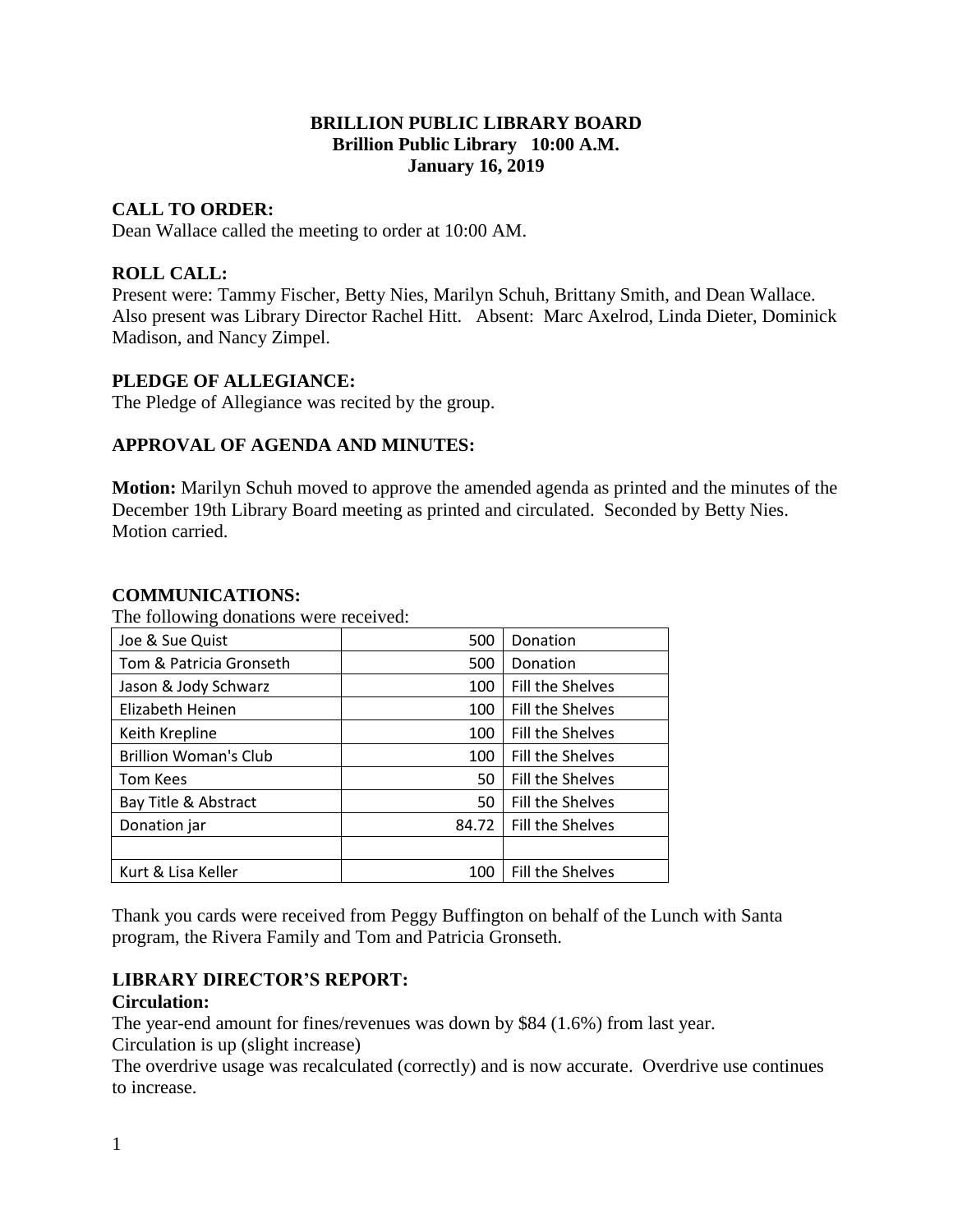## **Financial:**

**Motion:** Betty Nies moved to accept the amended Financial Report dated January 15, 2018 as written and circulated. Seconded by Marilyn Schuh. Motion carried.

Hitt informed the Board that all donations to the Library that will not be used within the same fiscal year will be posted to the Reserve Account so it can carry over to the next fiscal year (vs being posted to the donations line of the operations budget).

## **c. Library Happenings:**

The new display table is here. The traveling display for Foster Care Awareness was at our Library and is now gone. Hitt attended the WLA Volunteer Orientation on Jan 11<sup>th</sup>. Hitt will also be taking an online seminar on Summer Reading Programs. Hitt and Enneper will attend a workshop in De Pere Fed 22<sup>nd</sup>.

## **Automation/Technology:**

## **Shared System/LARS:**

Margie is currently installing a PC for patrons and setting up our fax machine as a backup printer.

## **Technology updates:**

One device and two computer classes were held in December, which had no attendees. One Robot Time was held with 5 in attendance. One Coding Club was held with 2 in attendance.

# **BUILDING AND GROUNDS MAINTENANCE**

### **Any Building and grounds issues**

Energy Control & Design, Inc. was here Jan  $10<sup>th</sup>$ . The maintenance issue seems to be resolved. They will be back in 6 months to check the system again. Hitt will continue to monitor it. There was a leak in the entryway. It has been cleaned up and DPW will investigate the issue in spring.

Lighting in the far corner of the parking lot was discussed. DPW Director gave Hitt some options for lighting. Since there haven't been any complaints since the current lighting was reprogrammed, we will table this issue for now.

# **LIBRARY PROGRAMS**

**Library Friends**

No update. The group's next meeting will be Jan 17th

### **Ongoing program updates**

Book Talking had fifteen in attendance. West Haven had four participants. Book Talking *After Dark* had eight participants. Tween Book Talking had three in attendance. The Monday night Storytime averaged 6.3 participants (4.3 children), and the Tuesday morning Storytime averaged 18 participants (11.3 children). Four people attended After School Experiments, Jr. (Grades 1-3) and seven people attended After School Experiments (Grades 4-6). Teen Book Talking did not have any participants. The two Yarn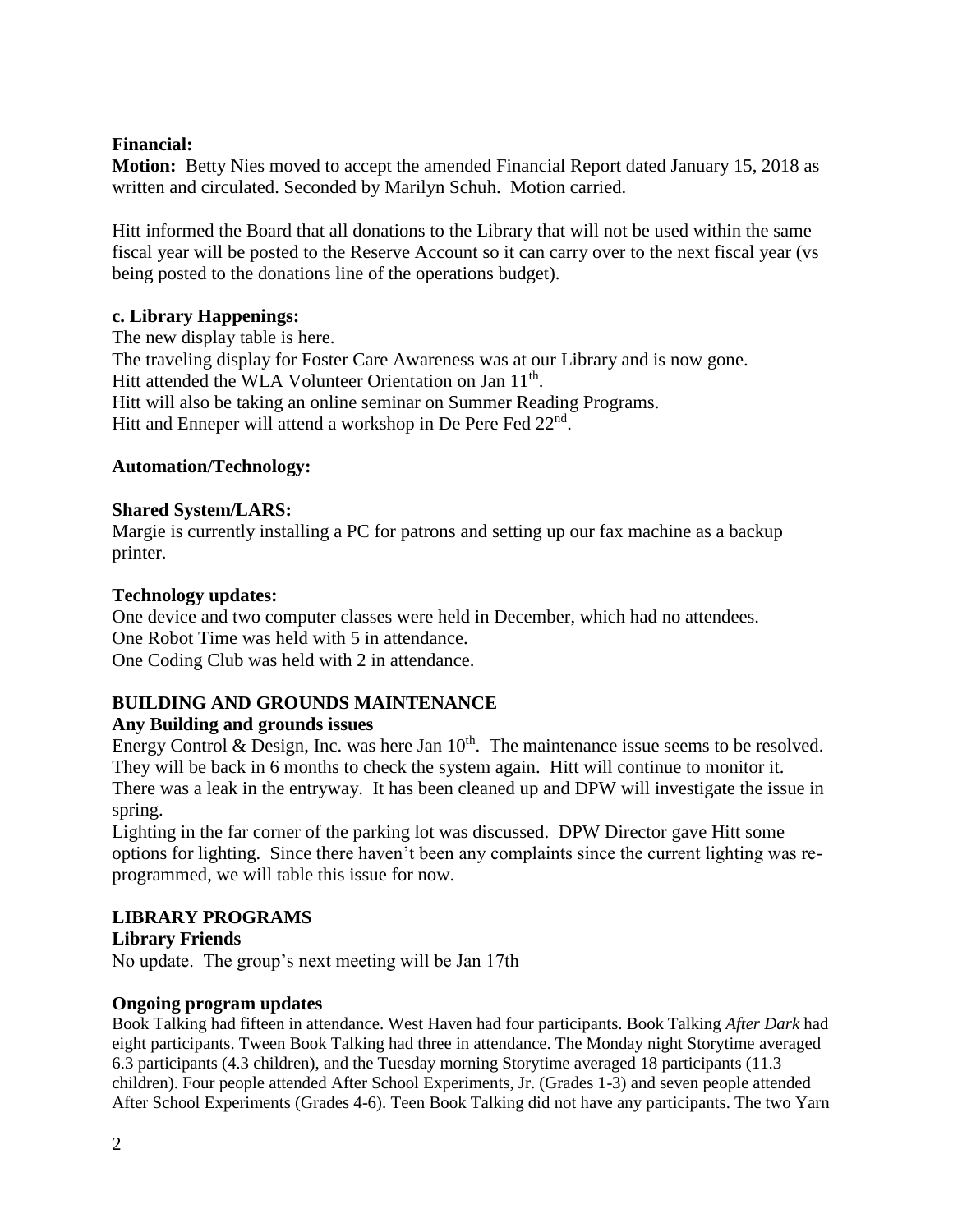Arts sessions did not have any attendees this month. Drop-in coloring had six participants. Two people attended the genealogy program.

## **LIBRARY GOALS 2018**

The goals were completed with the exception of the long range plan which has been deferred to 2019.

## **STRATEGIC PLANNING**

There is no new information at this time. Becky Petersen will attend our February Board meeting to review strategic planning. Hitt did reach out to other Libraries to ask about their past surveys, as we will write our own survey instead of paying WILS.

It was conveyed that Mary Kohrell cannot lead the strategic planning as hoped due to the parameters of her new job position.

### **TRUSTEE TRAINING**

TE3 - Bylaws - Organizing the Board for Effective Action. TE4 - Effective Board Meetings and Trustee Participation.

There was a brief discussion regarding these chapters. Our Board seems to be in line with the expectations stated.

## **MANITOWOC-CALUMET LIBRARY SYSTEM**

"MCLS Reads" is a new program in Manitowoc and Calumet Counties. The featured book is "The Death and Life of the Great Lakes." There are copies available at all MCLS libraries, with 25 copies here. Becky Petersen sent a press release to The Brillion News and Hitt will also start promoting it. This book will also be the discussion book for the February Book Talking After Dark.

There are three new databases for MCLS libraries: Access Newspaper Archive (Wisconsin content only), Reference USA, which replaces A to Z database, and Transparent Languages. Transparent Languages is funded via state dollars allocated to MCLS.

### **NEW BUSINESS**

Hitt reported that the Kiel, New Holstein, Chilton and Brillion Libraries will be applying for the CACHF grant.

### **PRESIDENT** NA

**CITIZEN INPUT NA**

### **SET NEXT MEETING DATE**

The next Brillion Public Library Board Meeting will be held on February 20 at 10:00 a.m.

### **ADJOURNMENT:**